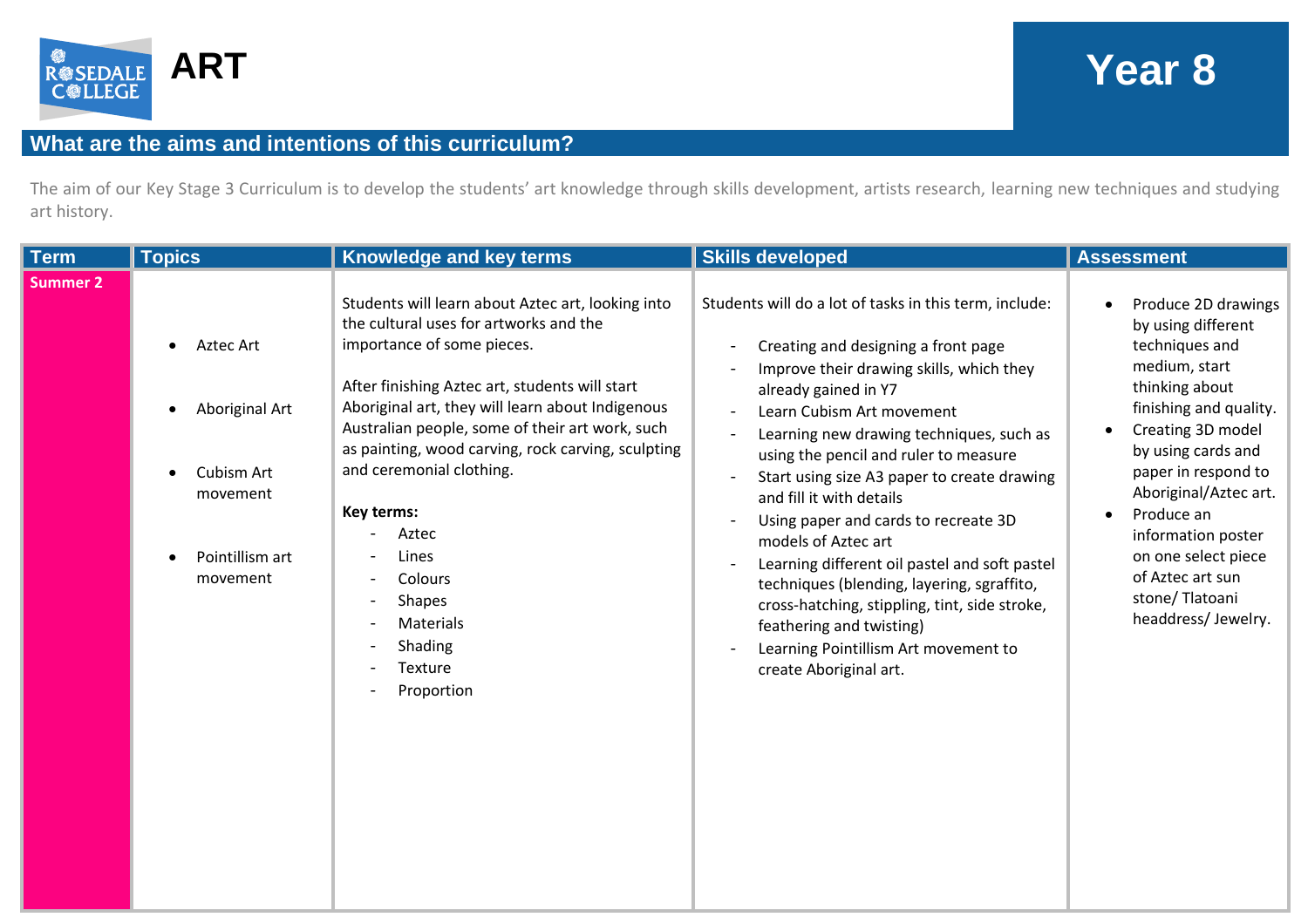|  |  | Autumn 1 |
|--|--|----------|
|  |  |          |
|  |  |          |

• Frida Kahlo • Day of the Dead • The sugar skull • Alebrijes Students will learn about the artist Frida Kahlo, discuss her life and the effect it has on her artwork. Students will start learning portrait drawing or tracing images to create the Foreground/Midground/ Background. Colour with various medium. Colour the design work for the sugar skull and make smaller versions. **Key terms:** - Frida Kahlo - Layers - Foreground - Mid-ground - Background - Context - Symbolism - Proportion - Creating drawing and using different mediums such as oil/soft pastel, acrylic paint and coloured pencil - Doing artist research to identify and describe artistic elements of the period - Learning about the day of the dead and design sugar skull - Creating Alebrijes using images of animals and mixing elements • Develop a piece showing an understanding of creative intention • Ability to use own imagination and knowledge to create own portrait composition • Use of materials • Choice of colours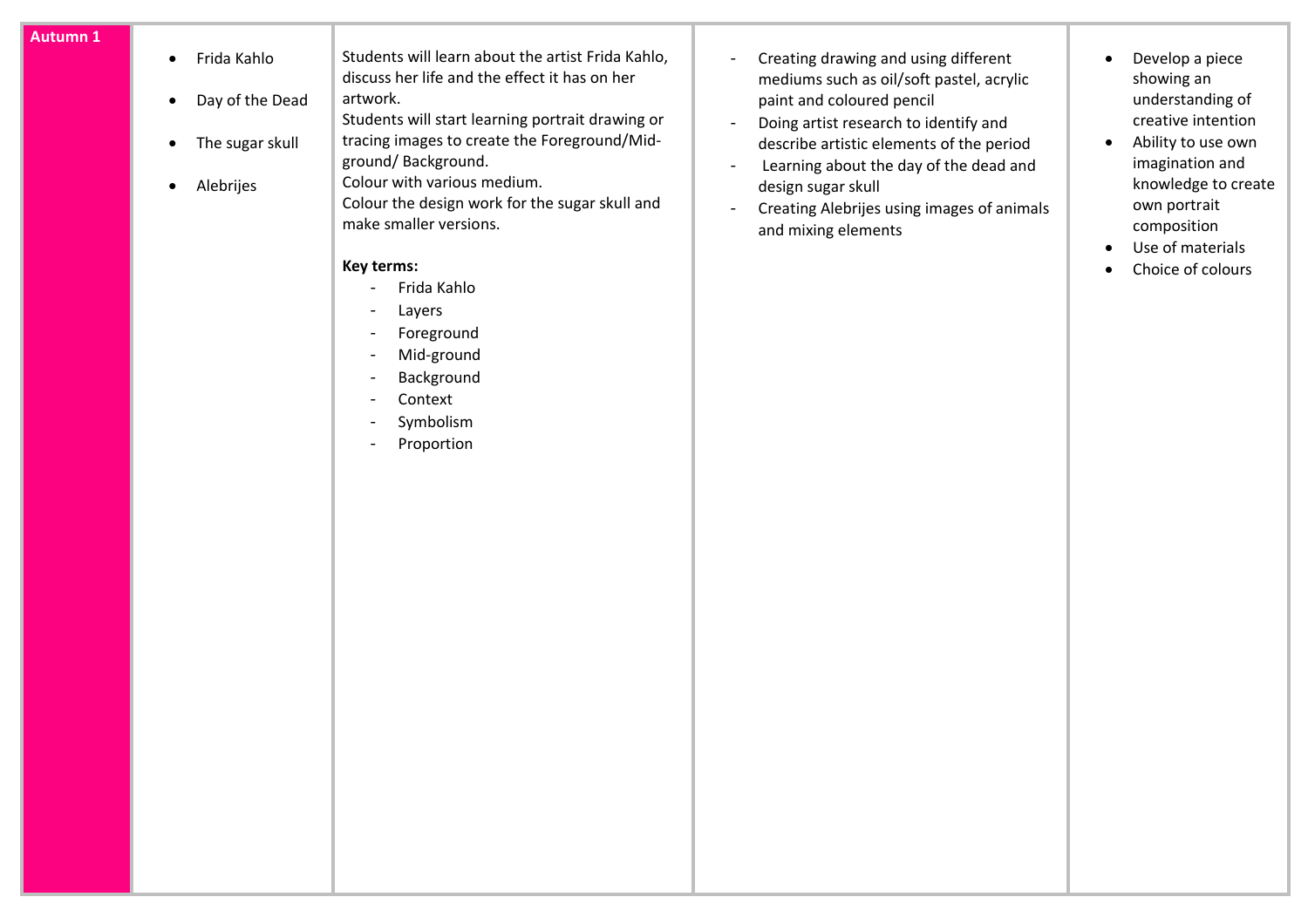| African Art<br>$\bullet$                            | Students will learn about African art, discuss the<br>key elements:                                                                                                                                                                                 | Students will be completing many tasks and<br>activities, such as:                                                                                                                                                         | Produce 2D drawings<br>by using different<br>techniques and                       |
|-----------------------------------------------------|-----------------------------------------------------------------------------------------------------------------------------------------------------------------------------------------------------------------------------------------------------|----------------------------------------------------------------------------------------------------------------------------------------------------------------------------------------------------------------------------|-----------------------------------------------------------------------------------|
| Masks<br>$\bullet$                                  | Colours<br>Lines<br>$\overline{\phantom{a}}$                                                                                                                                                                                                        | Drawing African masks by using different<br>mediums, such as oil/soft pastel.                                                                                                                                              | mediums, start<br>thinking about<br>finishing and quality.                        |
| Patterns<br>$\bullet$                               | patterns)<br>The focus will be African masks and patterns.                                                                                                                                                                                          | Creating and designing their own version<br>of African masks by using oil pastel.                                                                                                                                          | Creating 3D models<br>by using cards and<br>paper in respond to                   |
| Face painting<br>٠                                  | African artists, who create African Art but<br>based on modern style, they will learn about<br>their paintings, drawings and sculptures.                                                                                                            | Learning about famous African artists and<br>recreating their work.                                                                                                                                                        | African art.                                                                      |
| Contemporary Art<br>٠<br>from Kenya and<br>Tanzania | Masks:<br>Who makes them?<br>What are they used for?<br>Which materials are made from?<br>$\blacksquare$<br>Names of some masks<br>$\blacksquare$<br>Patters:<br>Ways of creating and weaving African<br>fabric<br>What these fabrics are used for? | Creating masks by using cards, tissue<br>paper, plain paper.<br>Drawing and painting African patterns by<br>using water colour/acrylic paint.<br>Researching about African Art in order to<br>create an informative poster | Produce a poster<br>and select one piece<br>of African art,<br>headdress/Jewelry. |
|                                                     | Key terms:<br>Mask<br>Tools<br>Techniques<br>Materials<br>Process<br>Line<br>Colour<br>Contrast<br>Shape<br>Form<br>Pattern                                                                                                                         |                                                                                                                                                                                                                            |                                                                                   |
|                                                     |                                                                                                                                                                                                                                                     | Shapes<br>$\blacksquare$<br>Patterns (geometrical and symmetrical<br>Students will learn about some famous                                                                                                                 |                                                                                   |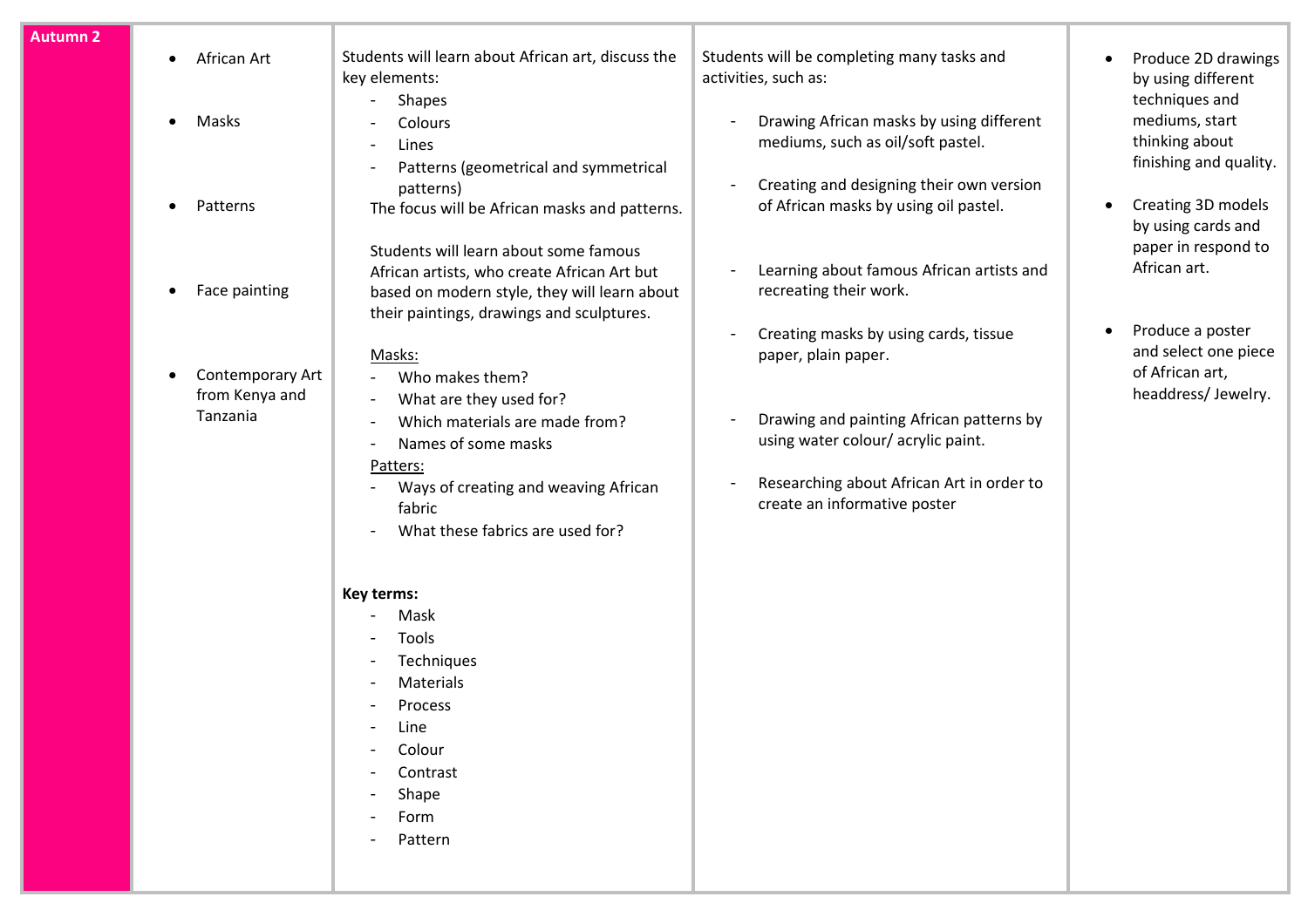| <b>Spring 1</b> | Venetian Art<br>$\bullet$           | Students will learn about Venetian art, they<br>will start with Venetian masks, they will<br>study Venetian buildings and after that they<br>will study perspective drawing. | Students will be completing many tasks and<br>activities, such as:<br>Improving their tonal drawings skills, they        | Produce 2D drawings<br>$\bullet$<br>by using different<br>techniques with high<br>quality and excellent |
|-----------------|-------------------------------------|------------------------------------------------------------------------------------------------------------------------------------------------------------------------------|--------------------------------------------------------------------------------------------------------------------------|---------------------------------------------------------------------------------------------------------|
|                 | Masks<br>$\bullet$                  | Students will learn about festivals and how<br>masks are used for these festivals.                                                                                           | will draw Venetian masks by using pencils/<br>graphite<br>Improving their 3D modeling skills, they                       | finishing.<br>Creating 3D models,<br>$\bullet$<br>this will be a mask by                                |
|                 | <b>Buildings</b>                    | Venetian buildings and how to draw them.<br>Students will learn how to use a fine liner to<br>draw and add water to show shading.                                            | will create Venetian masks by using black<br>and white cards, tissue paper, plain paper                                  | using cards and<br>paper.                                                                               |
|                 | Perspective<br>$\bullet$<br>drawing | Key terms:<br>Mask<br>Tools                                                                                                                                                  | Drawing Venetian building, which are<br>colourful                                                                        | Creating an A4/A3<br>piece of collage                                                                   |
|                 | Collage<br>$\bullet$<br>techniques  | Techniques<br>Materials<br>$\blacksquare$<br>Process<br>Line                                                                                                                 | Learning how to draw easy perspective<br>drawing and then move to draw<br>perspective drawings of Venetian<br>buildings. |                                                                                                         |
|                 |                                     | Colour<br>Contrast<br>Shape<br>Form<br>Pattern                                                                                                                               | Students will learn collage techniques, in<br>order to create pieces by using paper, of<br>Venetian building/ buildings  |                                                                                                         |
|                 |                                     |                                                                                                                                                                              |                                                                                                                          |                                                                                                         |
|                 |                                     |                                                                                                                                                                              |                                                                                                                          |                                                                                                         |
|                 |                                     |                                                                                                                                                                              |                                                                                                                          |                                                                                                         |
|                 |                                     |                                                                                                                                                                              |                                                                                                                          |                                                                                                         |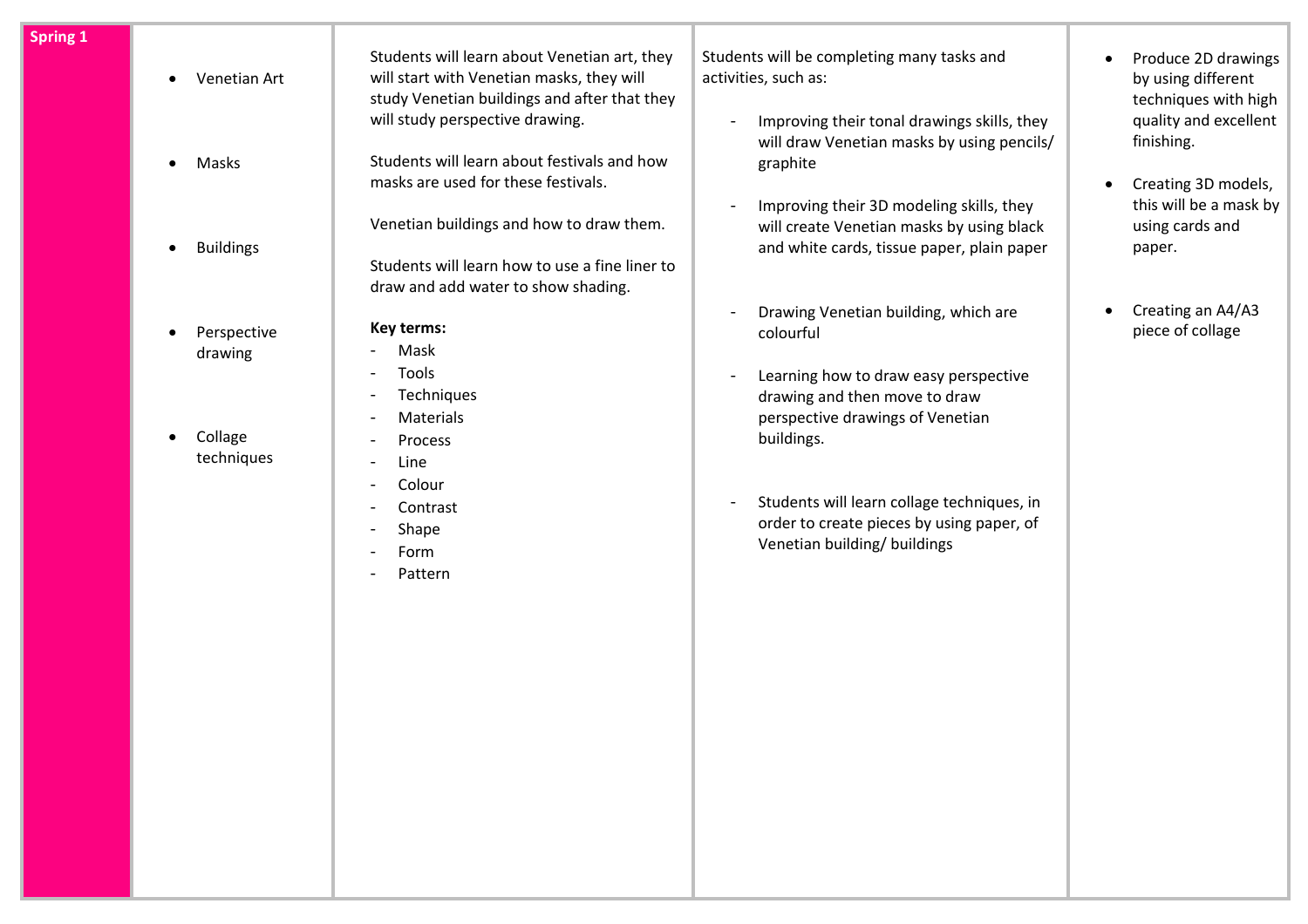- **Spring 2**
- Illustration drawing
- Manga drawing
- Hayao Miyazaki
- Super Heros
- Students will learn and gain knowledge about Comic Book Illustration and Manga faces. They will start with small parts of the face, they will do the eyes first, once they get that, they will move immediately to the whole face, as eyes are the most difficult part.
- Students will learn how to draw Manga faces with different facial expressions
- Students will learn how to sketch some parts of the body, they will do hands, heads, legs and then they will do the whole body.
- They will draw between 1 and 3 observations.
- To draw out own super hero choosing gender, facial expression and body type.

## **Key terms:**

- Illustration
- Manga
- Bold Colours
- Proportion
- Outline
- **Muscle**
- Proportion
- **Expression**
- **Tense**
- Sketch
- Students will improve their tonal drawing skills, as they will do sketch and observational tasks.
- Learning more about comic artists, such as Hayao Miyazaki and they will do research about his work.
- Students will get a strong base for Year 9 and will be able to draw the human body accurately.
- Students work independently using all their skills they have practiced to create their own super hero body
- Drawing ability accuracy in sketching
- Ability to recognise how elements of art are used.
- Ability to apply skills in their own sketches.